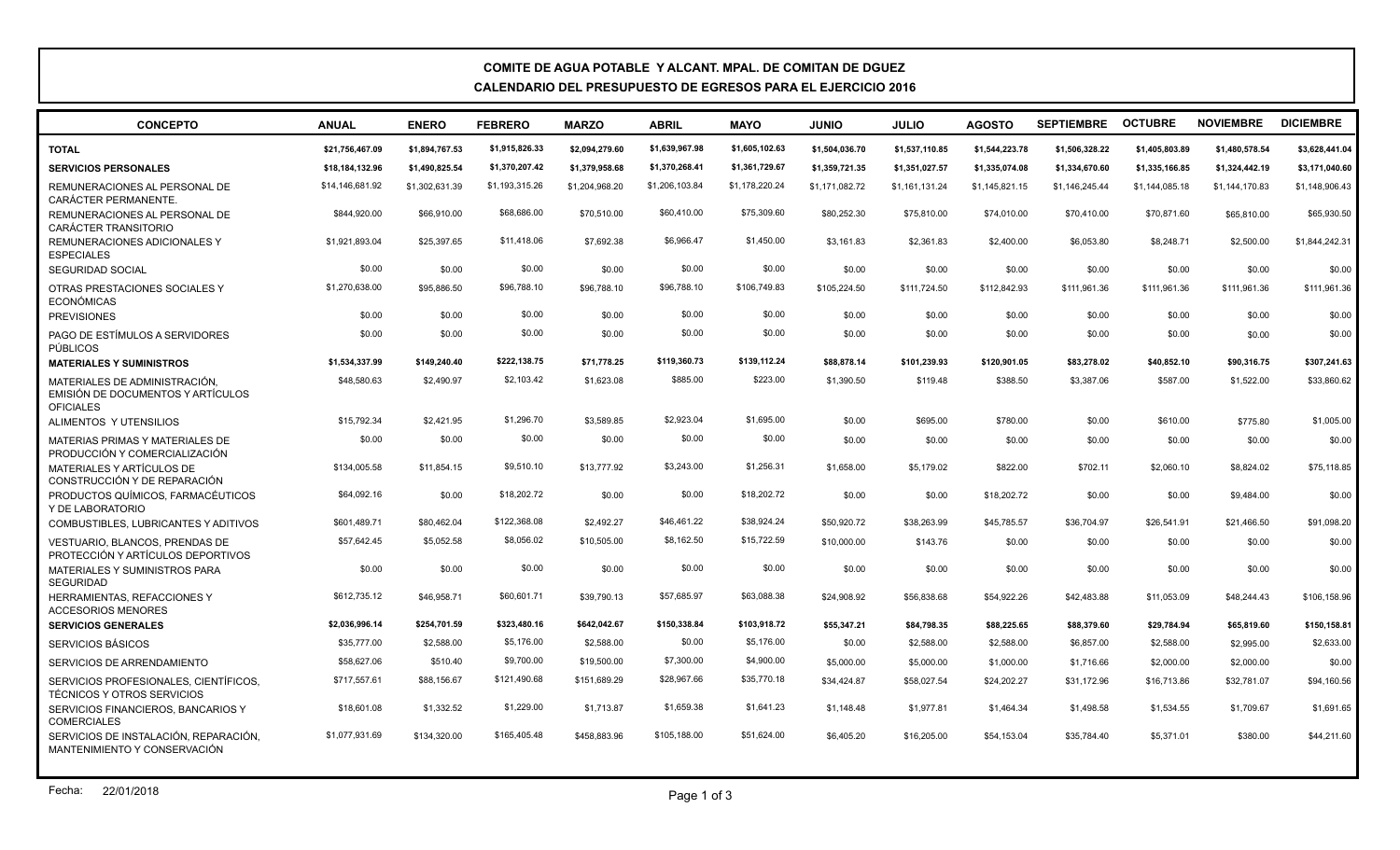## **COMITE DE AGUA POTABLE Y ALCANT. MPAL. DE COMITAN DE DGUEZ CALENDARIO DEL PRESUPUESTO DE EGRESOS PARA EL EJERCICIO 2016**

| <b>CONCEPTO</b>                                                         | <b>ANUAL</b> | <b>ENERO</b> | <b>FEBRERO</b> | <b>MARZO</b> | <b>ABRIL</b> | <b>MAYO</b> | <b>OINIU</b> | <b>JULIO</b> | <b>AGOSTO</b> | SEPTIEMBRE OCTUBRE |            | <b>NOVIEMBRE</b> | <b>DICIEMBRE</b> |
|-------------------------------------------------------------------------|--------------|--------------|----------------|--------------|--------------|-------------|--------------|--------------|---------------|--------------------|------------|------------------|------------------|
| SERVICIOS DE COMUNICACIÓN SOCIAL Y<br><b>PUBLICIDAD</b>                 | \$79,436.37  | \$18,480.00  | \$15,500.00    | \$2,074.54   | \$0.00       | \$4,452.30  | \$5,669.53   | \$0.00       | \$0.00        | \$4,060.00         | \$0.00     | \$23,980.00      | \$5,220.00       |
| SERVICIOS DE TRASLADO Y VIÁTICOS                                        | \$26,322.33  | \$2,295.00   | \$1,204.00     | \$4,243.01   | \$2,772.80   | \$355.01    | \$2,699.13   | \$0.00       | \$4,818.00    | \$2,642.00         | \$1,577.52 | \$1,473.86       | \$2,242.00       |
| <b>SERVICIOS OFICIALES</b>                                              | \$5,600.00   | \$2,750.00   | \$0.00         | \$1,350.00   | \$0.00       | \$0.00      | \$0.00       | \$1,000.00   | \$0.00        | \$0.00             | \$0.00     | \$500.00         | \$0.00           |
| OTROS SERVICIOS GENERALES                                               | \$17,143.00  | \$4,269.00   | \$3,775.00     | \$0.00       | \$4,451.00   | \$0.00      | \$0.00       | \$0.00       | \$0.00        | \$4.648.00         | \$0.00     | \$0.00           | \$0.00           |
| TRANSFERENCIAS, ASIGNACIONES,<br><b>SUBSIDIOS Y OTRAS AYUDAS</b>        | \$1,000.00   | \$0.00       | \$0.00         | \$500.00     | \$0.00       | \$342.00    | \$90.00      | \$45.00      | \$23.00       | \$0.00             | \$0.00     | \$0.00           | \$0.00           |
| <b>SUBSIDIOS Y SUBVENCIONES</b>                                         | \$0.00       | \$0.00       | \$0.00         | \$0.00       | \$0.00       | \$0.00      | \$0.00       | \$0.00       | \$0.00        | \$0.00             | \$0.00     | \$0.00           | \$0.00           |
| AYUDAS SOCIALES                                                         | \$1,000.00   | \$0.00       | \$0.00         | \$500.00     | \$0.00       | \$342.00    | \$90.00      | \$45.00      | \$23.00       | \$0.00             | \$0.00     | \$0.00           | \$0.00           |
| PENSIONES Y JUBILACIONES                                                | \$0.00       | \$0.00       | \$0.00         | \$0.00       | \$0.00       | \$0.00      | \$0.00       | \$0.00       | \$0.00        | \$0.00             | \$0.00     | \$0.00           | \$0.00           |
| <b>DONATIVOS</b>                                                        | \$0.00       | \$0.00       | \$0.00         | \$0.00       | \$0.00       | \$0.00      | \$0.00       | \$0.00       | \$0.00        | \$0.00             | \$0.00     | \$0.00           | \$0.00           |
| <b>BIENES MUEBLES, INMUEBLES E</b><br><b>INTANGIBLES</b>                | \$0.00       | \$0.00       | \$0.00         | \$0.00       | \$0.00       | \$0.00      | \$0.00       | \$0.00       | \$0.00        | \$0.00             | \$0.00     | \$0.00           | \$0.00           |
| MOBILIARIO Y EQUIPO DE ADMINISTRACIÓN                                   | \$0.00       | \$0.00       | \$0.00         | \$0.00       | \$0.00       | \$0.00      | \$0.00       | \$0.00       | \$0.00        | \$0.00             | \$0.00     | \$0.00           | \$0.00           |
| MOBILIARIO Y EQUIPO EDUCACIONAL Y<br><b>RECREATIVO</b>                  | \$0.00       | \$0.00       | \$0.00         | \$0.00       | \$0.00       | \$0.00      | \$0.00       | \$0.00       | \$0.00        | \$0.00             | \$0.00     | \$0.00           | \$0.00           |
| EQUIPO E INSTRUMENTAL MÉDICO Y DE<br><b>LABORATORIO</b>                 | \$0.00       | \$0.00       | \$0.00         | \$0.00       | \$0.00       | \$0.00      | \$0.00       | \$0.00       | \$0.00        | \$0.00             | \$0.00     | \$0.00           | \$0.00           |
| VEHÍCULOS Y EQUIPO DE TRANSPORTE                                        | \$0.00       | \$0.00       | \$0.00         | \$0.00       | \$0.00       | \$0.00      | \$0.00       | \$0.00       | \$0.00        | \$0.00             | \$0.00     | \$0.00           | \$0.00           |
| MAQUINARIA, OTROS EQUIPOS Y<br><b>HERRAMIENTAS</b>                      | \$0.00       | \$0.00       | \$0.00         | \$0.00       | \$0.00       | \$0.00      | \$0.00       | \$0.00       | \$0.00        | \$0.00             | \$0.00     | \$0.00           | \$0.00           |
| <b>ACTIVOS BIOLÓGICOS</b>                                               | \$0.00       | \$0.00       | \$0.00         | \$0.00       | \$0.00       | \$0.00      | \$0.00       | \$0.00       | \$0.00        | \$0.00             | \$0.00     | \$0.00           | \$0.00           |
| <b>BIENES INMUEBLES</b>                                                 | \$0.00       | \$0.00       | \$0.00         | \$0.00       | \$0.00       | \$0.00      | \$0.00       | \$0.00       | \$0.00        | \$0.00             | \$0.00     | \$0.00           | \$0.00           |
| <b>ACTIVOS INTANGIBLES</b>                                              | \$0.00       | \$0.00       | \$0.00         | \$0.00       | \$0.00       | \$0.00      | \$0.00       | \$0.00       | \$0.00        | \$0.00             | \$0.00     | \$0.00           | \$0.00           |
| <b>INVERSIÓN PÚBLICA</b>                                                | \$0.00       | \$0.00       | \$0.00         | \$0.00       | \$0.00       | \$0.00      | \$0.00       | \$0.00       | \$0.00        | \$0.00             | \$0.00     | \$0.00           | \$0.00           |
| OBRA PÚBLICA EN BIENES DE DOMINIO<br>PÚBLICO                            | \$0.00       | \$0.00       | \$0.00         | \$0.00       | \$0.00       | \$0.00      | \$0.00       | \$0.00       | \$0.00        | \$0.00             | \$0.00     | \$0.00           | \$0.00           |
| OBRA PÚBLICA EN BIENES DE DOMINIO<br><b>PROPIO</b>                      | \$0.00       | \$0.00       | \$0.00         | \$0.00       | \$0.00       | \$0.00      | \$0.00       | \$0.00       | \$0.00        | \$0.00             | \$0.00     | \$0.00           | \$0.00           |
| PROYECTOS PRODUCTIVOS Y ACCIONES<br>DE FOMENTO                          | \$0.00       | \$0.00       | \$0.00         | \$0.00       | \$0.00       | \$0.00      | \$0.00       | \$0.00       | \$0.00        | \$0.00             | \$0.00     | \$0.00           | \$0.00           |
| <b>INVERSIONES FINANCIERAS Y OTRAS</b><br><b>PROVISIONES</b>            | \$0.00       | \$0.00       | \$0.00         | \$0.00       | \$0.00       | \$0.00      | \$0.00       | \$0.00       | \$0.00        | \$0.00             | \$0.00     | \$0.00           | \$0.00           |
| <b>INVERSIONES PARA EL FOMENTO DE</b><br><b>ACTIVIDADES PRODUCTIVAS</b> | \$0.00       | \$0.00       | \$0.00         | \$0.00       | \$0.00       | \$0.00      | \$0.00       | \$0.00       | \$0.00        | \$0.00             | \$0.00     | \$0.00           | \$0.00           |
| PROVISIONES PARA CONTINGENCIAS Y<br>OTRAS EROGACIONES ESPECIALES        | \$0.00       | \$0.00       | \$0.00         | \$0.00       | \$0.00       | \$0.00      | \$0.00       | \$0.00       | \$0.00        | \$0.00             | \$0.00     | \$0.00           | \$0.00           |
| <b>PARTICIPACIONES Y APORTACIONES</b>                                   | \$0.00       | \$0.00       | \$0.00         | \$0.00       | \$0.00       | \$0.00      | \$0.00       | \$0.00       | \$0.00        | \$0.00             | \$0.00     | \$0.00           | \$0.00           |
| <b>PARTICIPACIONES</b>                                                  | \$0.00       | \$0.00       | \$0.00         | \$0.00       | \$0.00       | \$0.00      | \$0.00       | \$0.00       | \$0.00        | \$0.00             | \$0.00     | \$0.00           | \$0.00           |
| <b>APORTACIONES</b>                                                     | \$0.00       | \$0.00       | \$0.00         | \$0.00       | \$0.00       | \$0.00      | \$0.00       | \$0.00       | \$0.00        | \$0.00             | \$0.00     | \$0.00           | \$0.00           |
|                                                                         |              |              |                |              |              |             |              |              |               |                    |            |                  |                  |